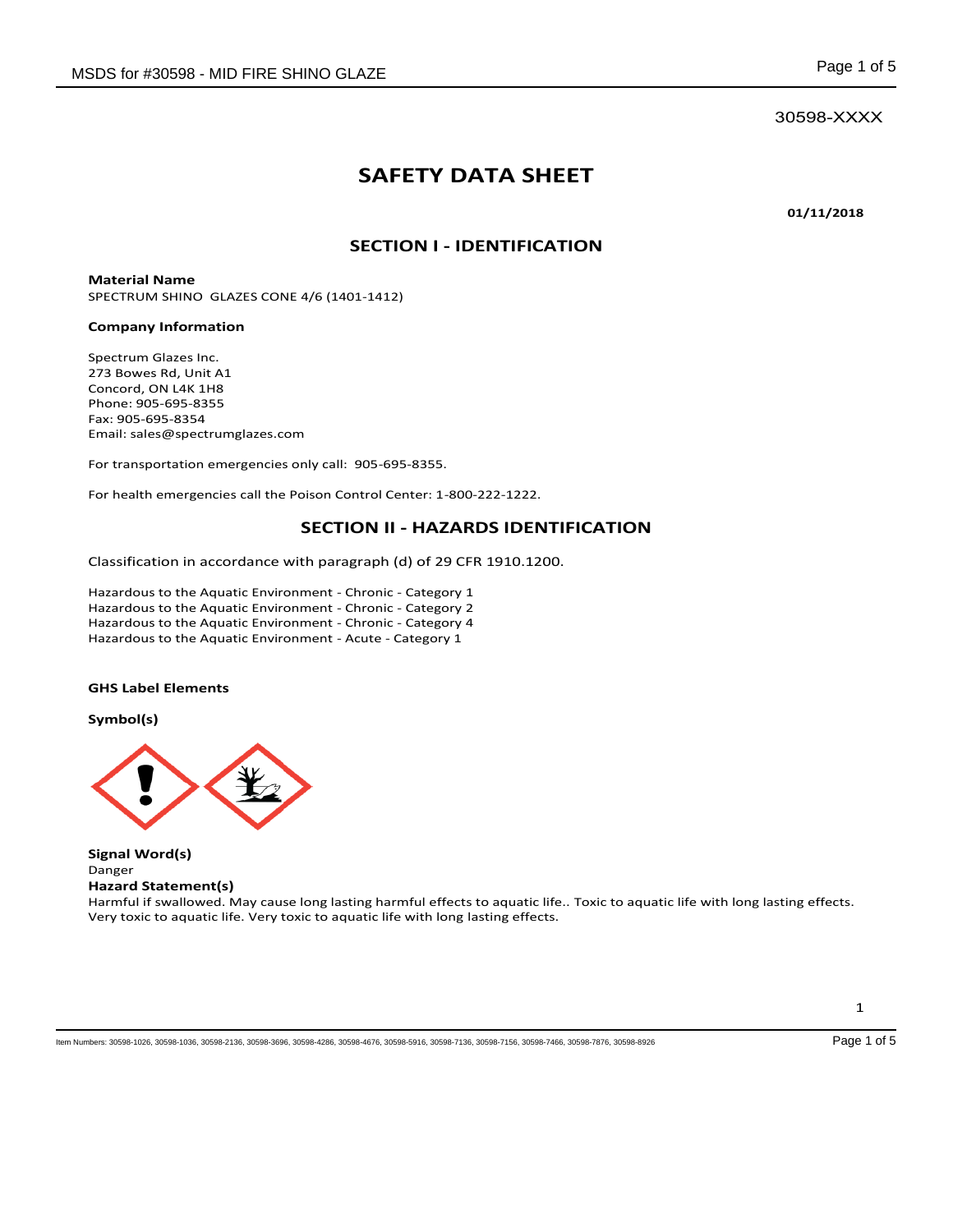#### **Precautionary Statement(s)**

#### **Prevention**

Do not handle until all safety precautions have been read and understood. Do not breath dust/fume/gas/mist/vapours/spray. Wash hands thoroughly after handling. Do not eat, drink, or smoke when using this product. Contaminated work clothing should not be allowed out of the workplace. Avoid release to the environment. Wear protective gloves/protective clothing/eye protection/face protection.

#### **Response**

Call a POISON CENTER/doctor if you feel unwell. Get medical advice/attention. Get medical advice/attention if you feel unwell. Rinse mouth. Wash contaminated clothing before reuse. Collect spillage. IF SWALLOWED: Immediately call a POISON CENTER/doctor. IF ON SKIN: Wash with plenty of water. If exposed or concerned: Get medical advice/attention. If skin irritation or rash occurs: Get medical advice/attention.

# **SECTION III - COMPOSITION / INFORMATION ON HAZARDOUS INGREDIENTS**

|           | <b>PEL/TLV</b> | Max      |   | <b>IARC</b>  |
|-----------|----------------|----------|---|--------------|
|           |                |          |   |              |
| 1314-13-2 | N/A            | 4.11040  | N | N            |
| 7439-96-5 | 5.00           | 17.60000 | N | N            |
| 7440-50-8 | 1.00           | 3.54600  | N | N            |
|           | <b>CAS/EC#</b> | (MG/M#)  |   | % Weight NTP |

### **SECTION IV - FIRST AID MEASURES**

FIRST AID MEASURE: If swallowed, get prompt medical attention.

#### **SECTION V - FIRE FIGHTING MEASURES**

FLASH POINT (METHOD): N/A EXPOSION LIMITS IN AIR (% BY VOLUME): NOT EXPOLSIVE EXTINGUISHING MEDIA: NO SPECIAL METHOD REQUIRED FIRE FIGHTING PROCEDURES: NO SPECIAL FIRE FIGHTING PROCEDURES REQUIRED UNUSUAL FIRE \$ EXPLOSION HAZARDS: NOT COMBUSTIBLE

### **SECTION VI - ACCIDENTAL RELEASE MEASURES**

STEPS TO BE TAKEN IN CASE A MATERIAL IS SPILLED: Clean up in accordance with all applicable regulations. Absorb spillage with non-combustible, absorbent material. For waste disposal see Section XIII.

# **SECTION VII - HANDLING AND STORAGE**

PRECAUTIONS TO BE TAKEN DURING HANDLING AND STORAGE: Good industrial hygiene practice requires that exposure be maintained below the TLV. This is preferably achieved through the provision of adequate ventilation. When exposure cannot be adequately controlled in this way, personal respiratory protection should be employed.

Item Numbers: 30598-1026, 30598-1036, 30598-2136, 30598-3696, 30598-4286, 30598-4676, 30598-5916, 30598-7136, 30598-7156, 30598-7466, 30598-7876, 30598-8926 Page 2 of 5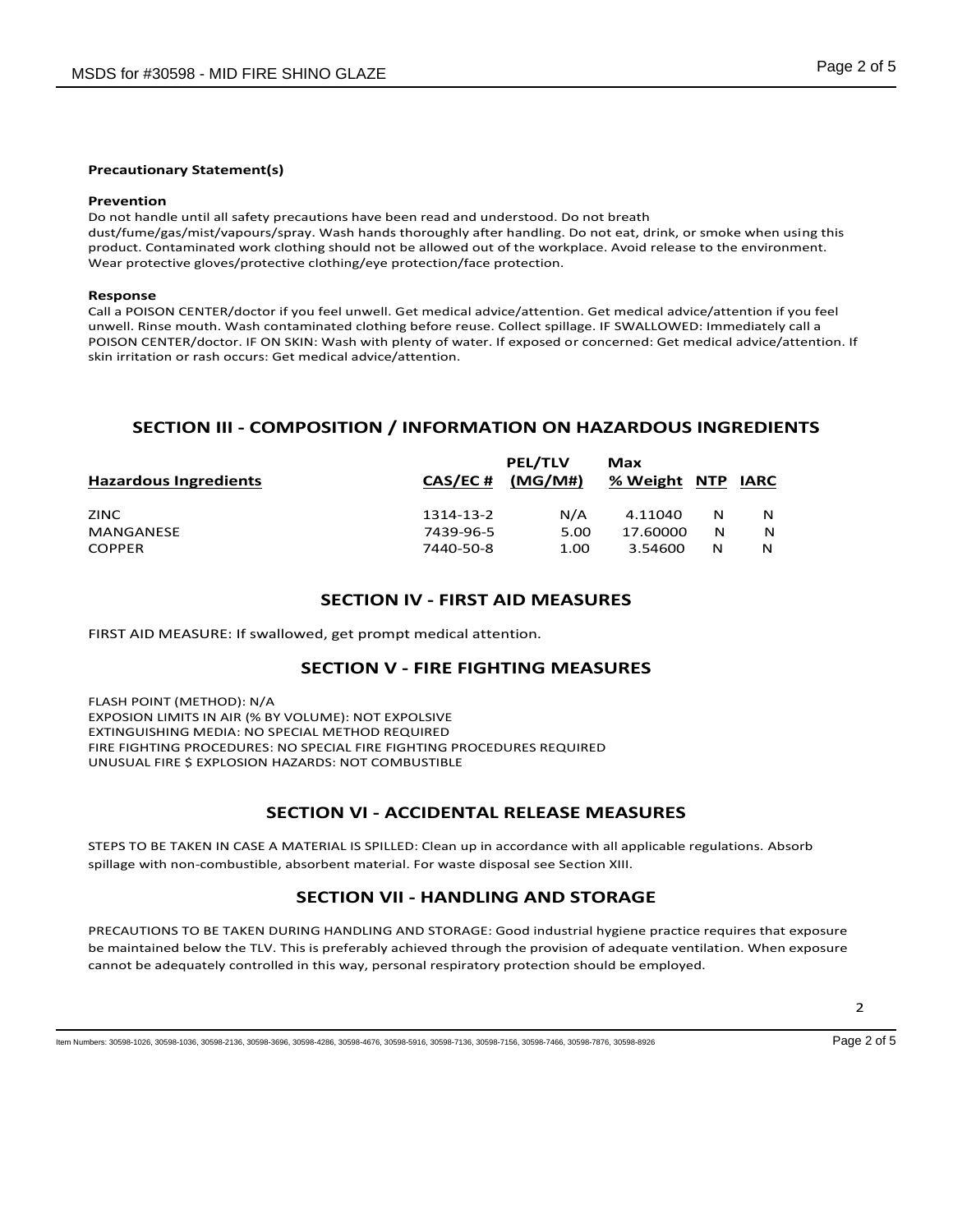# **SECTION VIII - EXPOSURE CONTROLS / PERSONAL PROTECTION**

RESPIRATORY PROTECTION AND SPECIAL VENTILATION REQUIREMENTS: Use a locally exhausting hood appropriate for the operation. Use with ventilation adequate to keep exposure within published exposure limits (SEE SECTION III). Use NIOSH certified mask for dusts or mists if exposure levels exceed published exposure limits (SEE SECTION III).

OTHER PROTECTIVE EQUIPMENT (GLOVES, GOGGLES, ETC.): None required.

WORK/HYGIENE PRACTICES: Avoid prolonged contact with skin. Wash hands immediately after use. When using do not eat, drink, or smoke.

ENGINEERING CONTROLS: Keep in original container. NOT FOR USE IN HEALTH CARE FACILITIES. KEEP OUT OF REACH OF CHILDREN.

### **SECTION IX - PHYSICAL AND CHEMICAL PROPERTIES**

BOILING POINT: N/A MELTING POINT: N/A VAPOUR PRESSURE: N/A SPECIFIC VAPOUR DENSITY<br>SOLUBILITY IN WATER: N/A SOLUBILITY IN WATER:

REACTIVITY IN WATER: NON-REACTIVE

# **SECTION X - STABILITY AND REACTIVITY**

HAZARDOUS POLYMERIZATION PRODUCTS: N/A STABILITY (STABLE CONDITIONS TO AVOID): N/A INCOMPATIBILITY (MATERIALS TO AVOID): N/A HAZARDOUS DECOMPOSITION PRODUCTS: N/A

### **SECTION XI - TOXOLOGICAL INFORMATION**

ACUTE EFFECTS ASSOCIATED WITH USE OF THIS MATERIAL: EXPOSURE MAY CAUSE ACUTE OR DELAYEDDAMAGE TO THE LUNGS. MAY BE HARMFUL BY BREATHING DUSTS OR MISTS. MAY BE HARMFUL IF SWALLOWED. CONTACT MAY RESULT IN REDNESS OR PAIN IN THE EYES. EXPOSURE MAY RESULT IN SHORTNESS OF BREATH, CHEST PAIN, CHEST TIGHTNESS, WHEEZING AND A COUGH.

The summated LD50 is 566.6 mg/kg.

The summated LC50 is 32924 mg/cubic meter.

This product is considered to be a known or suspected human carcinogen by NTP, IARC, or OSHA (see SECTION III).

# **SECTION XII - ECOLOGICAL INFORMATION**

# **Aquatic Hazard Statement(s)**

Toxic to aquatic life with log lasting effects. Mau cause long lasting harmful effects to aquatic life. Very toxic to aquatic life. Very toxic to aquatic life with log lasting effects.

# **SECTION XIII - DISPOSAL CONSIDERATIONS**

RCRA HAZARD CLASS (40 CFR 261): THIS PRODUCT IS NOT CLASSIFIED AS A HAZARDOUS WASTE. WASTE DISPOSAL METHOD: DISPOSE OF IN ACCORDANCE FEDERAL, STATE, AND LOCAL REGULATIONS.

3

Item Numbers: 30598-1026, 30598-1036, 30598-2136, 30598-3696, 30598-4286, 30598-4676, 30598-5916, 30598-7136, 30598-7156, 30598-7466, 30598-7876, 30598-8926 Page 3 of 5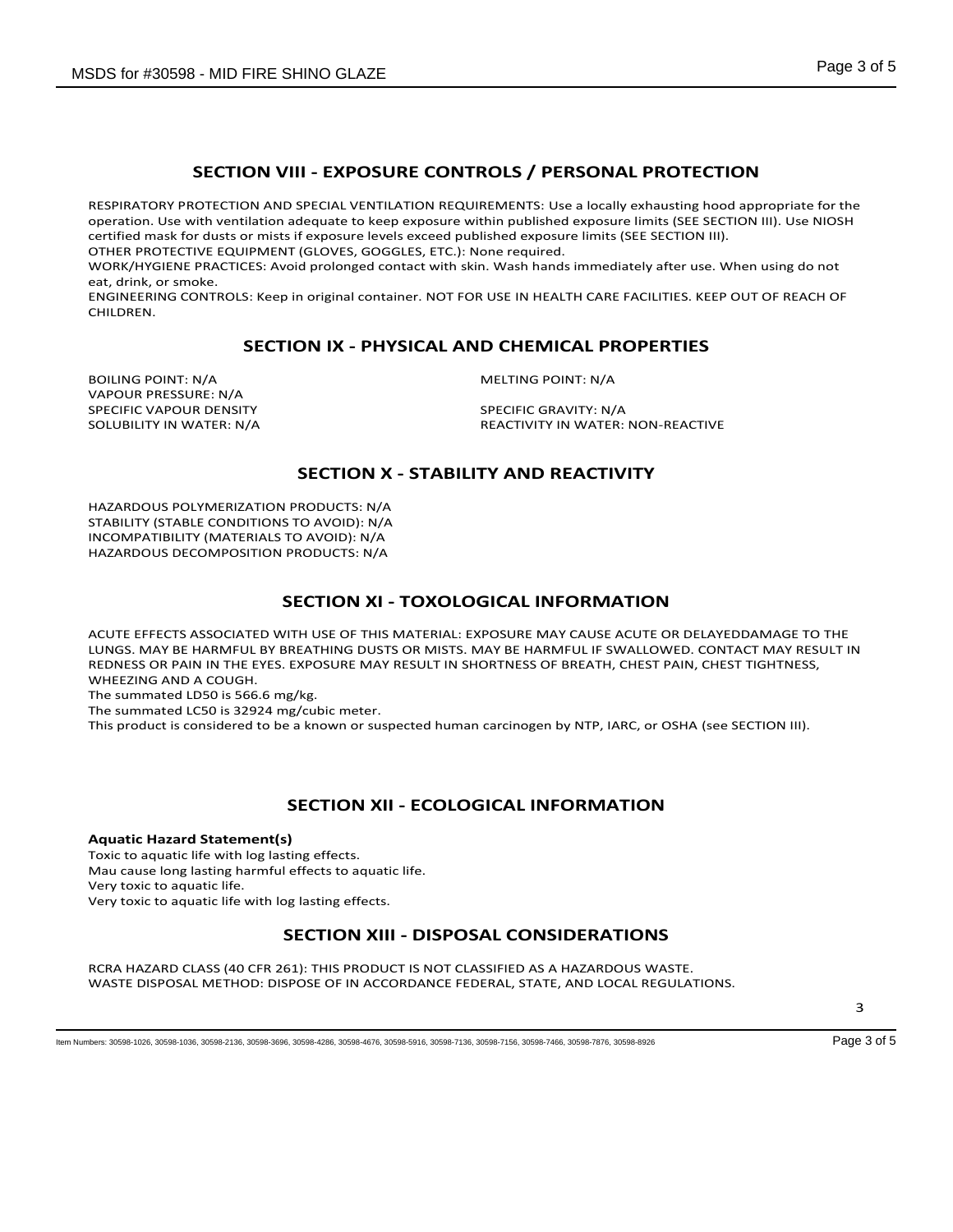# **SECTION XIV - TRANSPORTATION INFORMATION**

U.S.DOT (49 CFR 172.101): THIS IS NOT A HAZARDOUS MATERIAL AS CLASSIFIED BY CFR 172.101.

#### **SECTION XV - REGULATORY INFORMATION**

CONTENTS OF THIS SDS COMPLY WITH OSHA HAZARD COMMUNICATION STANDARD 29 CFR 1910.1200.

EPA SARA TITLE III CHEMICAL LISTINGS: SECTION 302.4 EXTREMELY HAZARDOUS SUBSTANCES (40 CFR 355): NONE

SECTION 313 TOXIC CHEMICALS (40 CFR 372): MANGANESE

INTERNATIONAL REGULATIONS

CANADIAN WHMIS: THIS PRODUCT IS A CONTROLLED PRODUCT UNDER CANADA'S WORKPLACE HAZARDOUS MATERIALS INFORMATION SYSTEM. IT CONTAINS THE FOLLOWING TOXIC OR HIGHLY TOXIC MATERIALS: **NONE** 

SUPPLEMENTAL STATE COMPLIANCE INFORMATION:

THIS PRODUCT CONTAINS THE FOLLOWING CHEMICAL(S) LISTED UNDER NEW JERSEY'S RIGHT TO KNOW PROGRAM: MANGANESE

THIS PRODUCT CONTAINS THE FOLLOWING CHEMICAL(S) REQUIRING NOTIFICATIOJN TO THE STATE OF WASHINGTON UNDER THEIR CHILDREN'S SAFE PRODUCTS ACT: **NONE** 

THIS PRODUCT CONTAINS THE FOLLOWING CHEMICAL(S) LISTED IN FLORIDA'S TOXIC SUBSTANCE LIST: MANGANESE

THIS PRODUCT CONTAINS THE FOLLOWING CHEMICAL(S) LISTED IN MAINE'S PRIORITY CHEMICAL LIST: NONE

THIS PRODUCT CONTAINS THE FOLLOWING CHEMICAL(S) CONSIDERED BY VERMONT AS BEING OF VERY HIGH CONERN TO CHILDREN: **NONE** 

THIS PRODUCT CONTAINS THE FOLLOWING CHEMICAL(S) LISTED IN MASSACHUSETTS' HAZARDOUS SUBSTANCE LIST: MANGANESE

THIS PRODUCT CONTAINS THE FOLLOWING CHEMICAL(S) LISTED IN MICHIGAN'S CRITICAL MATERIALS REGISTER: NONE

THIS PRODUCT CONTAINS THE FOLLOWING CHEMICAL(S) LISTED ON MINNESOTA'S HAZARDOUS SUBSTANCES LIST: MANGANESE, elemental and compounds as M

THIS PRODUCT CONTAINS THE FOLLOWING CHEMICAL(S) LISTED IN PENNSYLVANIA'S HAZARDOUS SUBSTANCES LIST: MANGANESE

Item Numbers: 30598-1026, 30598-1036, 30598-2136, 30598-3696, 30598-4286, 30598-4676, 30598-5916, 30598-7136, 30598-7156, 30598-7466, 30598-7876, 30598-8926 Page 4 of 5